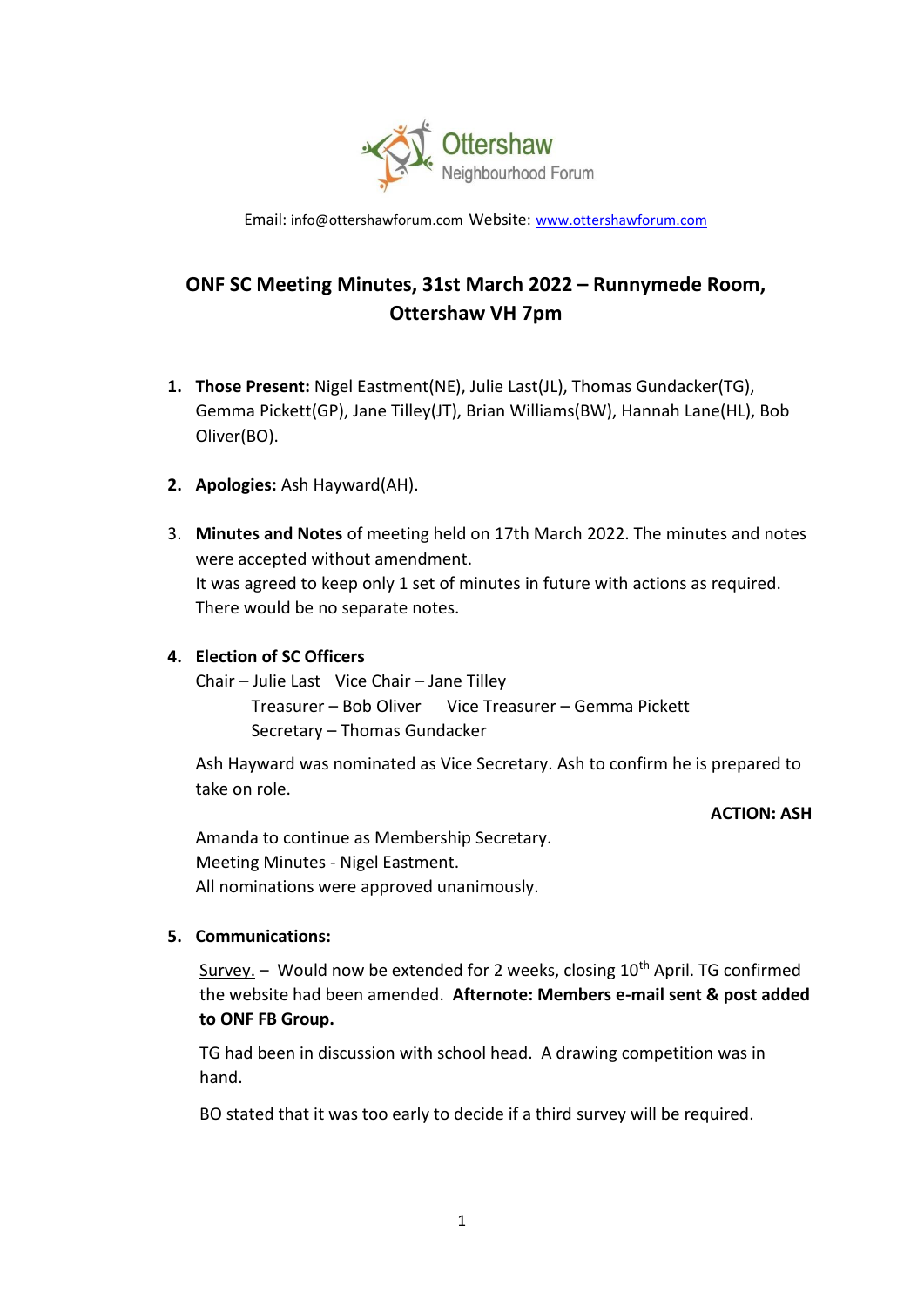BO briefed the proposed 3 analysis methods for the survey publication and to inform our vision and objectives. The SC approved the approach. The SC would have several review points during the process.

The initial analysis team was determined. BO(lead), JL and BW. Analysis for survey results publication would be produced by  $17<sup>th</sup>$  April. Vision and objectives work would be produced soon after.

#### **ACTION: BO, JL, BW**

#### Community Event 26<sup>th</sup> March.

Schools – TG – Although close to capacity, the school is only 30% filled by children from our immediate area. Most children travel to school from out of the area. More local development, with more local children could reduce traffic. The issue was one of local population size rather than school capacity.

BO suggested we also need to assess capacity in other local schools. Our local schools are primary covering 'infant' and 'junior'.

TG - The head and governors are interested in getting more feedback for and working with the ONF – can combine it part with school projects and expressed lots of interest in getting involved. They could also help with a survey designed for the children.

JL stated we had insufficient time to get a flyer out to all in time with the survey. This should be noted for future events of this kind.

HL Reported that Thorpe had attracted 400 to a public event. Their Forum minutes are attached to a regular Parish notice which may have helped. HL would contact TNF for information.

#### **ACTION: HL**

NE proposed we need to generate some key messaging to assist with engagement and proposed local concern about SLAA sites and the forthcoming LP. It was agreed that this theme associated with housing across the borough and in our NA was significant and should be used as a continuous theme to advertise the Forum.

**JT** Proposed a brainstorming session on our communication campaign for the next meeting. This was unanimously approved.

BO stated that inputs were awaited from RBC and our consultants which would inform the brainstorming session.

BW reported 38 had attended the event. He noted that Badging would be useful for SC.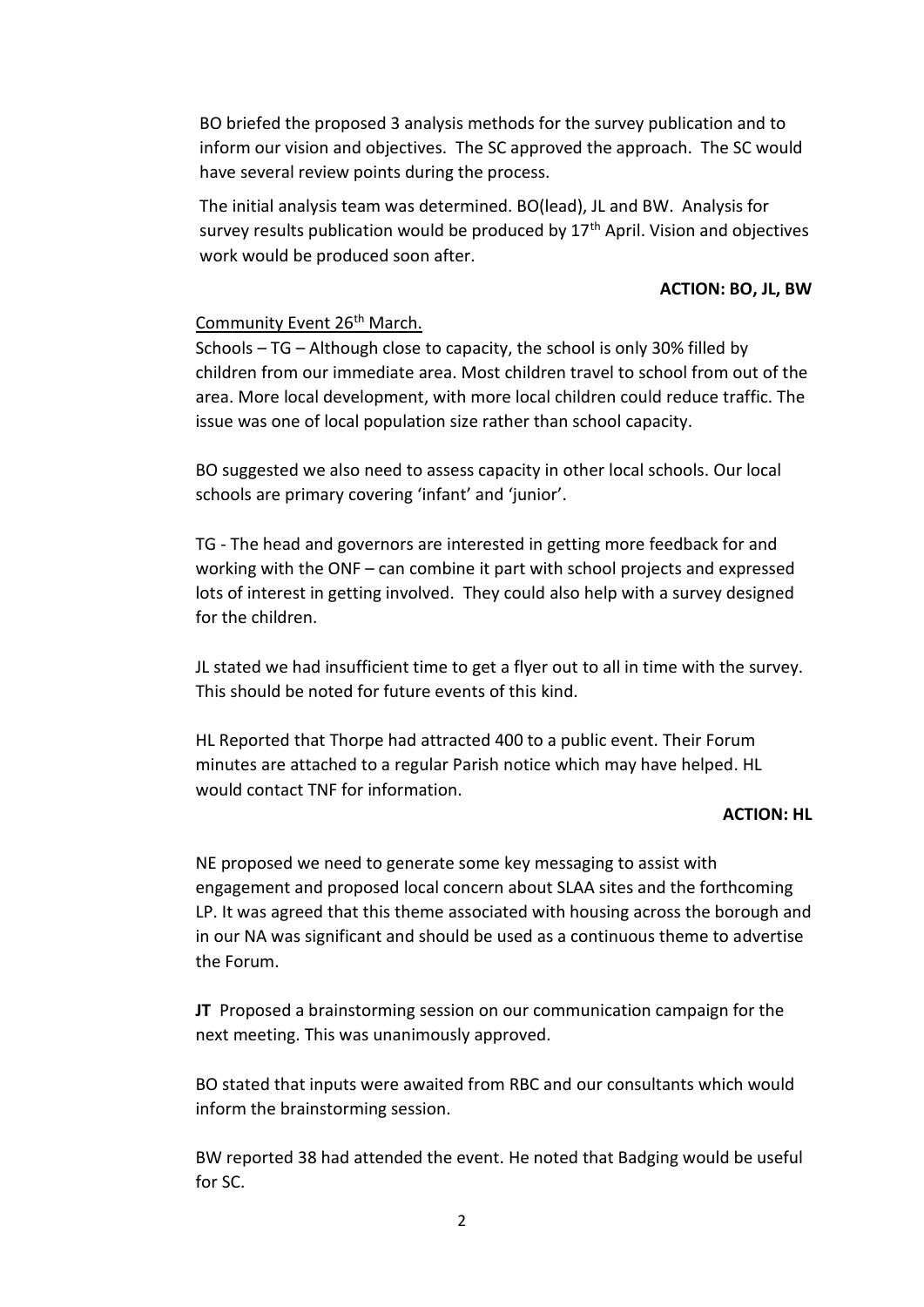### **ACTION: BW to produce ONF Badging**

It was confirmed that Berkeley Homes attended the event and are now the owners of Great Grove Farm area and have option on the Otter Nursery Land. They could legitimately join the forum as they are now landowners.

It was agreed that future events would benefit from improved presentation and layout.

### Housing Design Preference.

27 inputs had been received. Main dislikes were flat roofs and grey brickwork. Main likes included contrast brickwork, feature hung tiling and attractive gabling.

The pictures could be sifted down to encourage comparison of similar structures, 3 storey, semi, terrace, street scenes. This should include examples from outside our NA and include modern sustainable designs.

It was suggested we could do a survey on-line. In a series of small sections or include regularly as a part of our messaging approach.

### **6. Planning Apps** and representations - **Hannah**

EIA has gone in for Ottershaw East. It was agreed it was essentially the same as the original Richborough one. As that had been accepted it was agreed SC would not comment.

JT asked what has happened with Travis site. BO replied 1 application has failed (noise) – 2 further applications are going in (one retail, one residential) and also an appeal on the first. This multiple approach was due to the developers concern over the time taken.

Murray Road Residents Assn. 'SUS' had circulated a note re a meeting on Friday Night. JT to email that majority cannot attend at such short notice. HL reminded the SC that the SCC planning committee date for the roundabout is 27th April**. Afternote: The meeting will proceed with minimal support for Ottershaw G8.**

### **7. Finance.**

BO reported that main grant monies would be repaid by RBC this week. The ONH Plan for 22-23 was due by  $31^{st}$  March. The main grant application would be submitted by  $8^{th}$ April.

**8. IT/Website WG.** TG requested that this topic was included as a regular agenda item.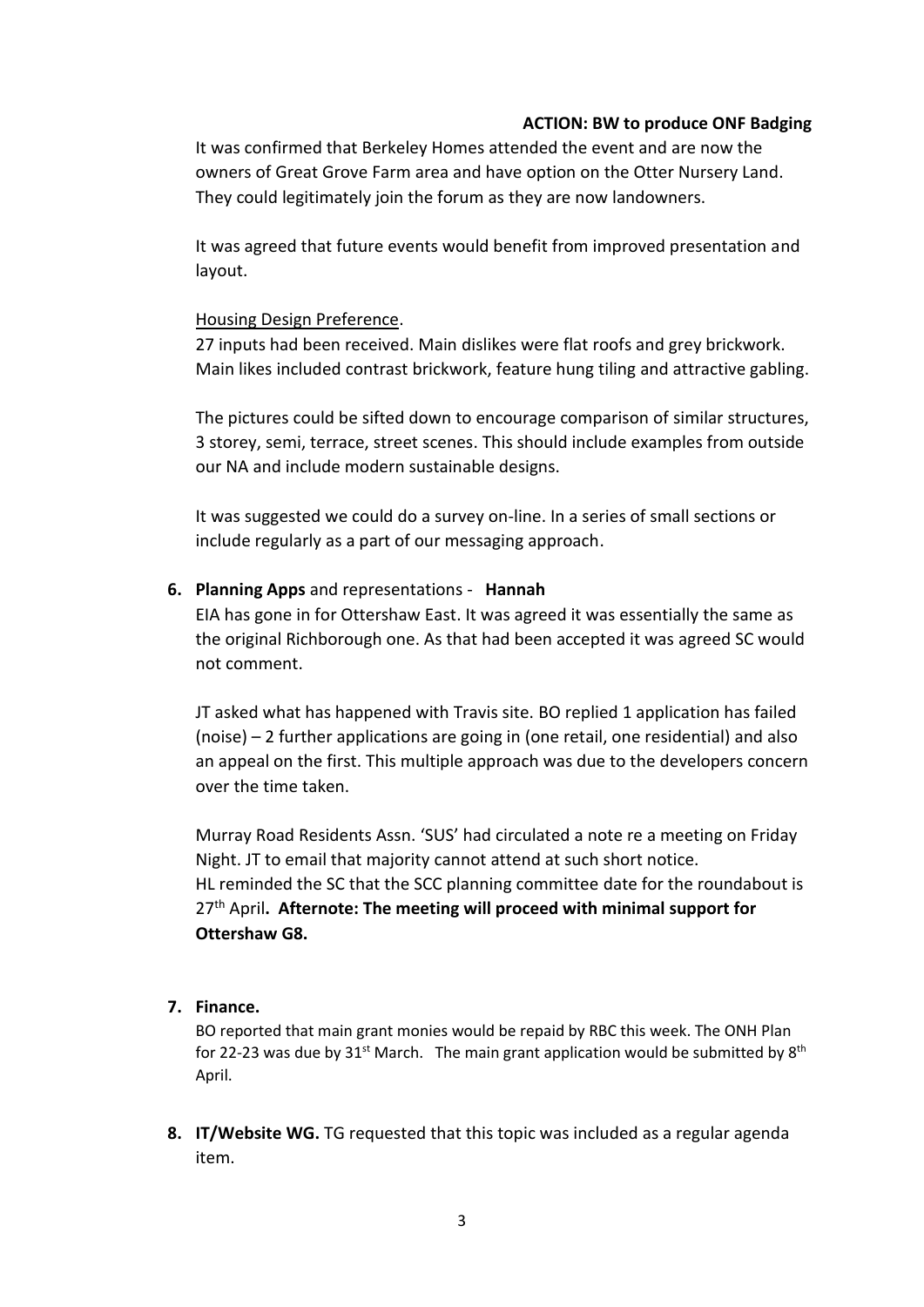## 9. **Studies and Support**.

Housing Needs. An initial response to our concerns over key elements of the report including house prices and NA boundary had been received. A more detailed follow up from AECOM was awaited. BO confirmed that our comments should be able to be addressed.

Design Codes. ONF comments on V2 draft were now due. BO to recirculate a Draft report and comments for final review. **ALL** Response required. It was confirmed that this would not be the final version.

### **ACTION: BO**

BO confirmed that he was working on bringing ONH back into the support process.

## 10. **Upcoming Plan Activities (next 3 months).**

- Vision & Objectives resetting. (April)
- Strategy review & how we progress to mitigate risks. (April)
- Second Survey Analysis. (April)
- SLAA & Site Allocation initial investigations.(April)
- Plan 1 Policy Definition. Working with ONH. (May/June)

BO was progressing with creating a list of policy areas which may produce topics and areas for policies. This would be handed to nominated policy group leads for development and brough to the SC for review.

It was felt that even if topics are not covered in the current local plan we should proceed as if we can include topic not currently covered. RBC or examiners could reject the input for Plan 1 but if we do the work now it will be in place for fast implementation under N Plan 2.

- A320 PA Outcome support.(May)
- AECOM HNA Review and redraft. (April)
- Design Coding. AECOM DC Draft V2 Study Review/approval.(April)
- Design Coding. Code application to Character Areas.(May/June)
- Design Coding . ID Policy Gaps.(April-June)
- AECOM HNA Final for review (June)

HL reported that the first draft of RBC's Local Plan will be for initial public consultation in September 2022. This would not include site allocations.

### **AOB.**

It was reported that Ottershaw Surgery are talking to Vistry about the potential of a surgery in the Ott E development, which could provide more space for them. It was